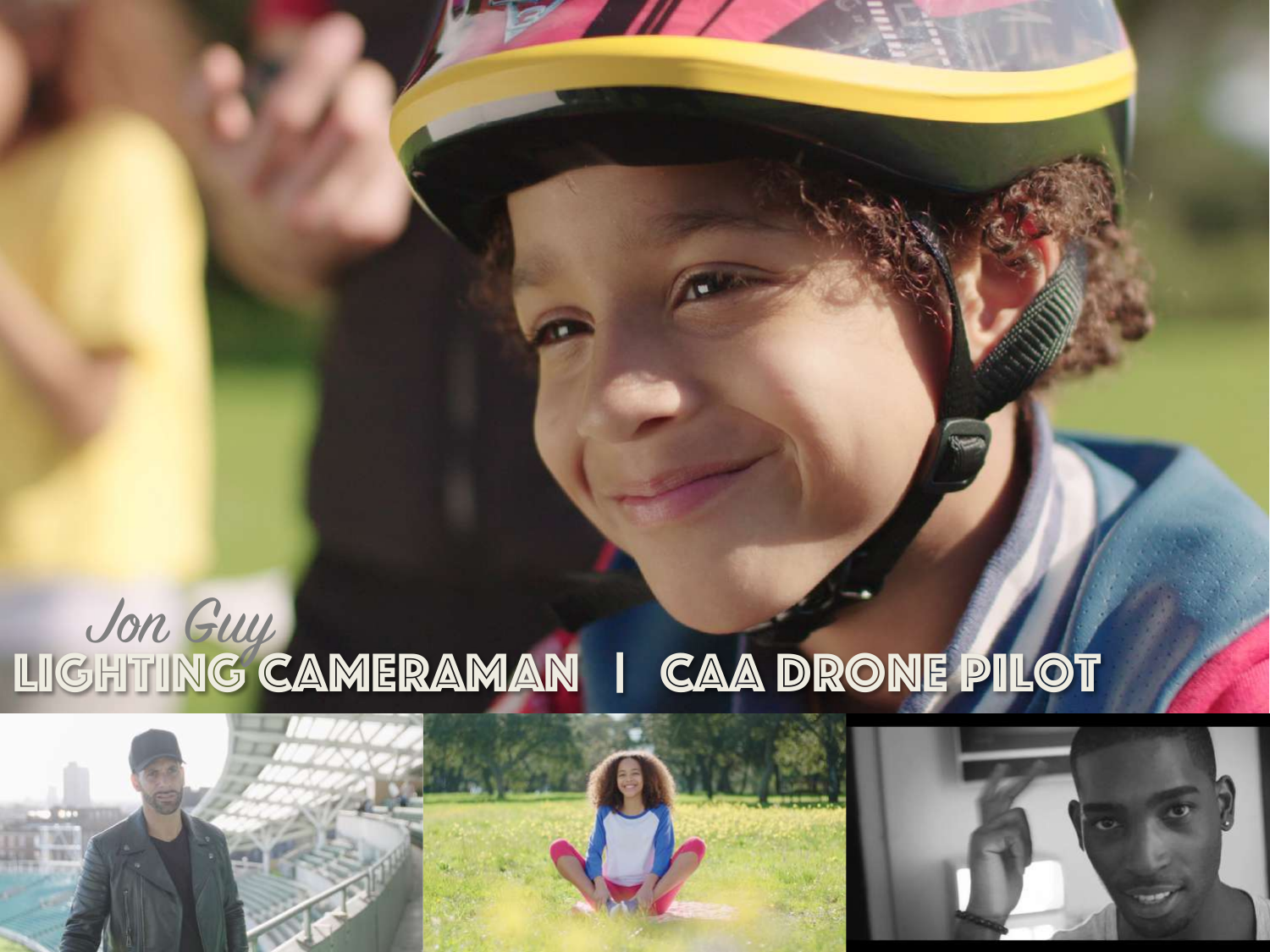

I love the varied nature of my job and the many interesting people whose paths I cross as a result of it. I'm equally happy lighting an interview for a corporate film, or following actuality for a tv show; being responsible overall for a team of camera operators or just being an operator myself. I also have experience of hot head minicam operating and am confident working with radio mics for those jobs where the budget simply won't stretch to a soundie. I own a 4k shooting kit, including lights and comms, and own enough media that production can usually take rushes away after a shoot and return the cards once the footage is safely in the edit, should they need to. To take a look at my showreel, please visit www.thecameraguylimited.co.uk

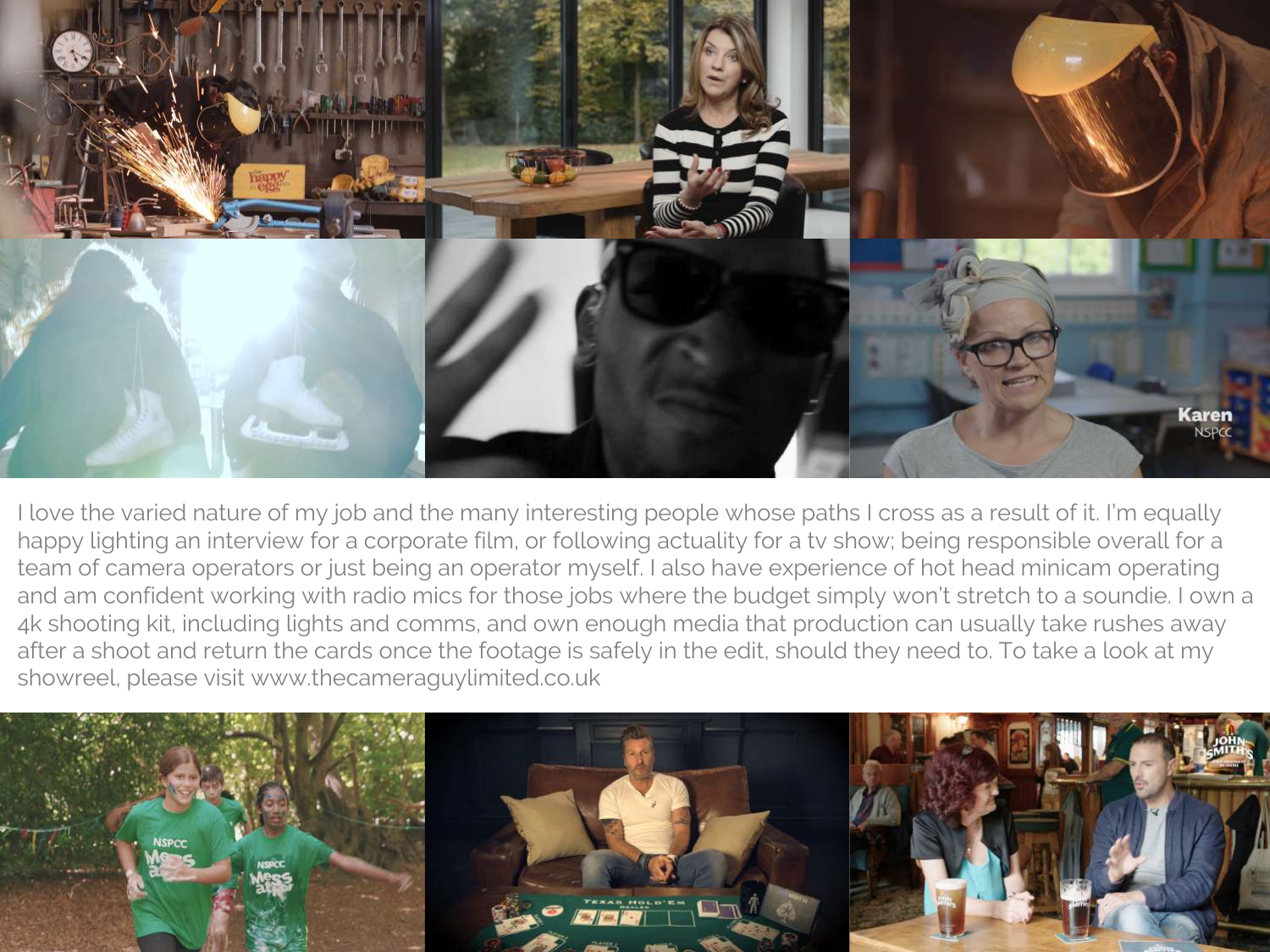## Credits:

#### DOCUMENTARY

Zane Malic/Giuseppe Zanotti Design Unigram Qatar Arts Festival **Digital Theatre** Tinie Tempah 'Rock & Rap' EMI Publishing Yota Space Electronic Art MTV UK & Russia

#### REALITY/HIDDEN CAMERA

Mission Ignition **East Entertainment** The Nightly Show VT's Second Act I've Got Something To Tell You ZigZag Productions Sky Q 'Wembley Doubles' Brave Bison

#### PRESS JUNKETS & PREMIERES

Fantastic Beasts 2 Special Treats Creed 2 Special Treats Trust EPK Special Treats London Film Festival '18 Red Carpet & PTC's Premier PR

#### COMMERCIALS & PROMOS

'All Together Now' Promo Lobster Creative NSPCC 'Speak Out Stay Safe' Bad Madam Disney Let's Go! Kingdom

#### CORPORATE

Pizza Express 'Autumn' and the Common Roebuck Productions ICAEW Practice Business Advisors Mirakle Productions The Office Group 'Scale Up' films Green Rock Barclays 'Generation Z' Portraits Team Spirit Shell 'Make the Future' Bigger Bang

## THE ARTS

1418 NOW Armistice Day commemorations Bad Madam ENB - The Nutcracker/ Sleeping Beauty Charlie Productions 'All my Son's' (Theatre) and the Digital Theatre 'Into the Woods' (Theatre) and the Digital Theatre 'Processions' Women's march The Cogency Louis Vuitton 'Art Talks' The Camera Guy Ltd

#### MULTI – CAMERA / LIVE

Scrambled! CITV Zodiak Kids 'Park Life' Brave Bison BP AGM 2018 Stagestruck Bloomberg BNEF 2018 Stagestruck M&S 'My Christmas Favourites 2018' Stagestruck

#### DRONE

Scrambled! CITV 'Garden Olympics' Zodiak Kids Danny Boyle's Pages of The Sea Bad Madam 'Connected Space' City Planning Bad Madam Wide Awake – Down/Up Music Video Kingdom Aerial Wedding Film Footage – Various Quintessential Films Aerial Wedding Film Footage – Various iDo Productions Commercial Aerial Surveys Eye Drone

Jon Guy m / 07763 914 888 e / jon@thecameraguylimited.co.uk Linkline t / 0208 426 2200